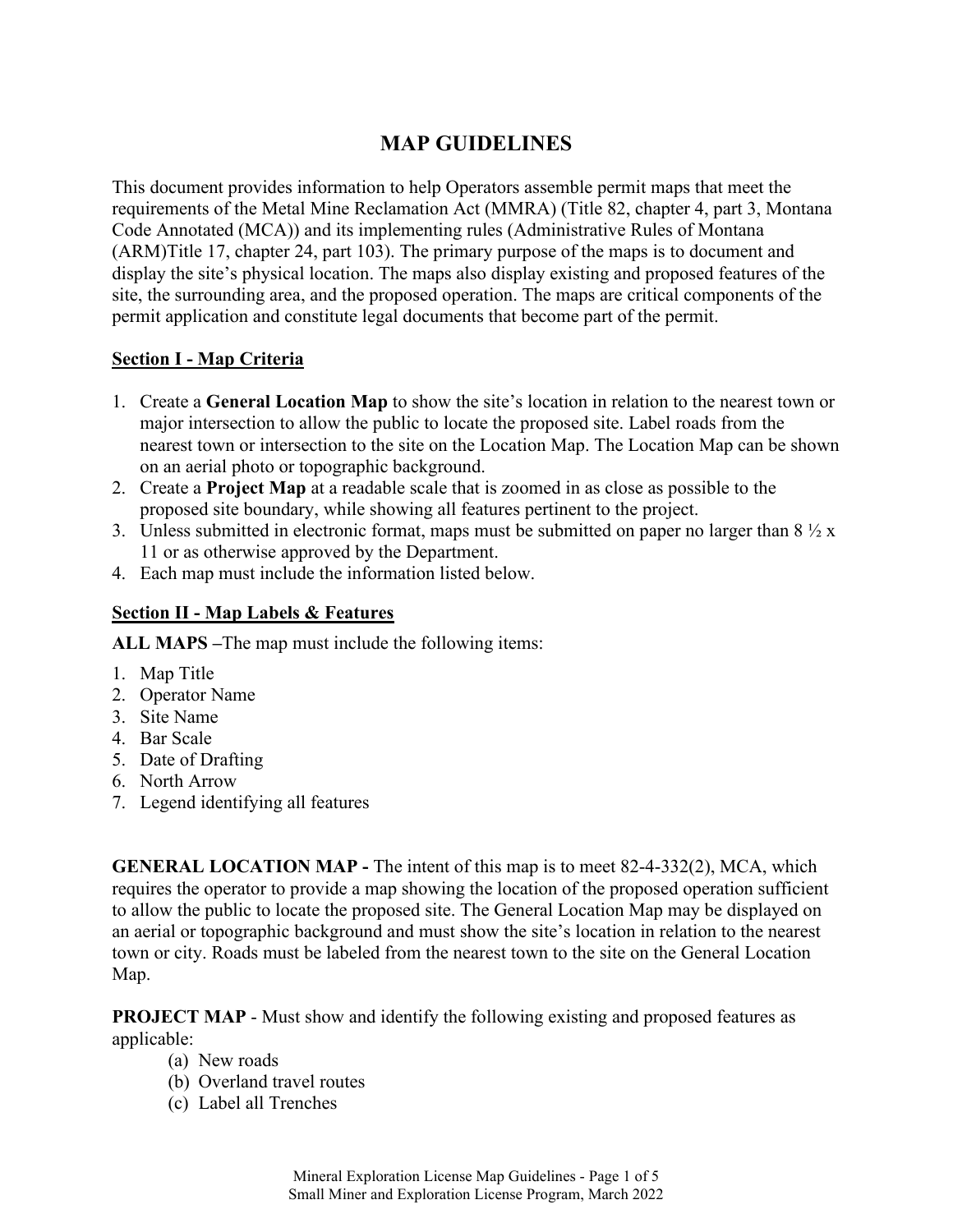- (d) Label all Portals
- (e) Label all Drill Pads
- (f) Sump Locations (if outside drill pad footprint)
- (g) Buildings (existing, proposed, and temporary)
- (h) Camp Area
- (i) Lay down/loadout area
- (j) Fuel Storage Area
- (k) Water Crossings
- (l) Other features pertinent to the project

**LEGENDS –** Legends are a useful tool used to explain what the symbols and line types denoted on a map represent. In the legend, the Operator must display the symbol or line type that denotes a feature or features on the map with text explaining what the symbol or line type is. Text **should not** be used in lieu of displaying the symbol in the legend (e.g. black line = stockpile, green dot = soil test pit; are not acceptable). Refer to the below example for the recommended way to utilize a legend:

| <b>LEGEND</b> |                              |
|---------------|------------------------------|
|               | New Road                     |
|               | <b>Overland Travel Route</b> |
| <b>XXXXXX</b> | Trench                       |
|               | Portal                       |
|               | <b>Drill Pad</b>             |
|               | Sump                         |
|               | <b>Buildings</b>             |
|               | Camp Area                    |
|               | Laydown/Loadout Area         |
|               | <b>Fuel Storage Area</b>     |
|               | <b>Water Crossings</b>       |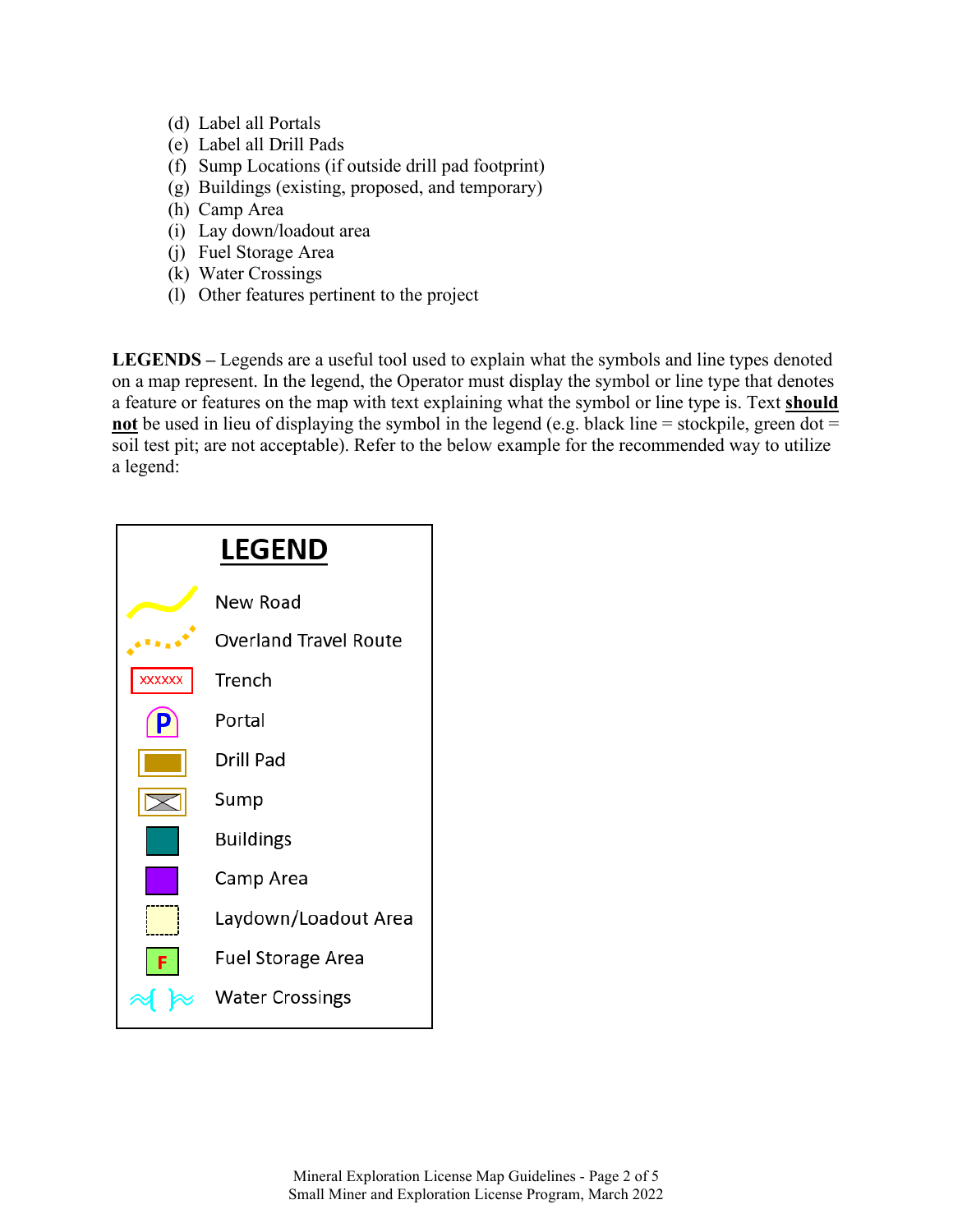

Mineral Exploration License Map Guidelines - Page 3 of 5 Small Miner and Exploration License Program, March 2022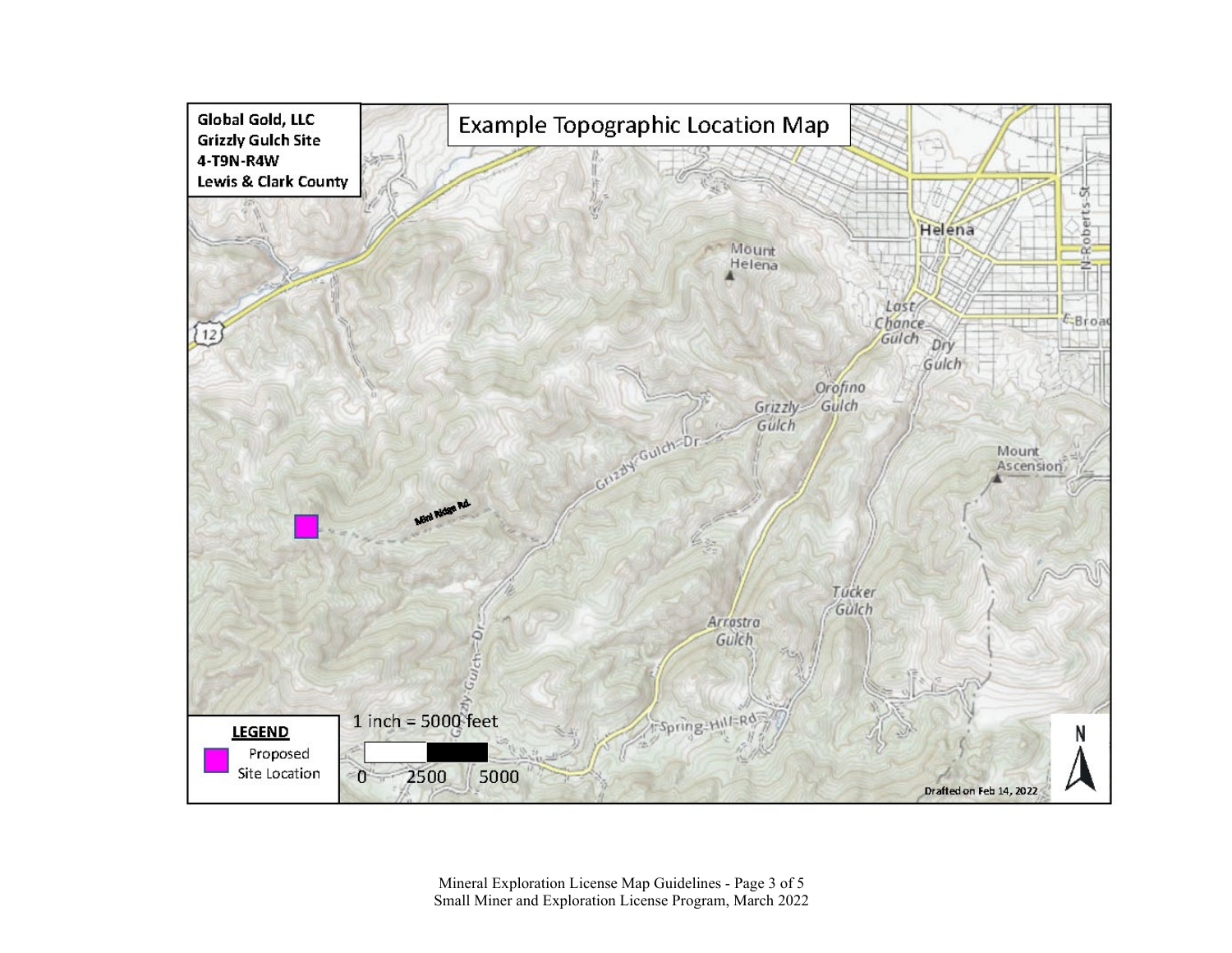

Mineral Exploration License Map Guidelines - Page 4 of 5 Small Miner and Exploration License Program, March 2022